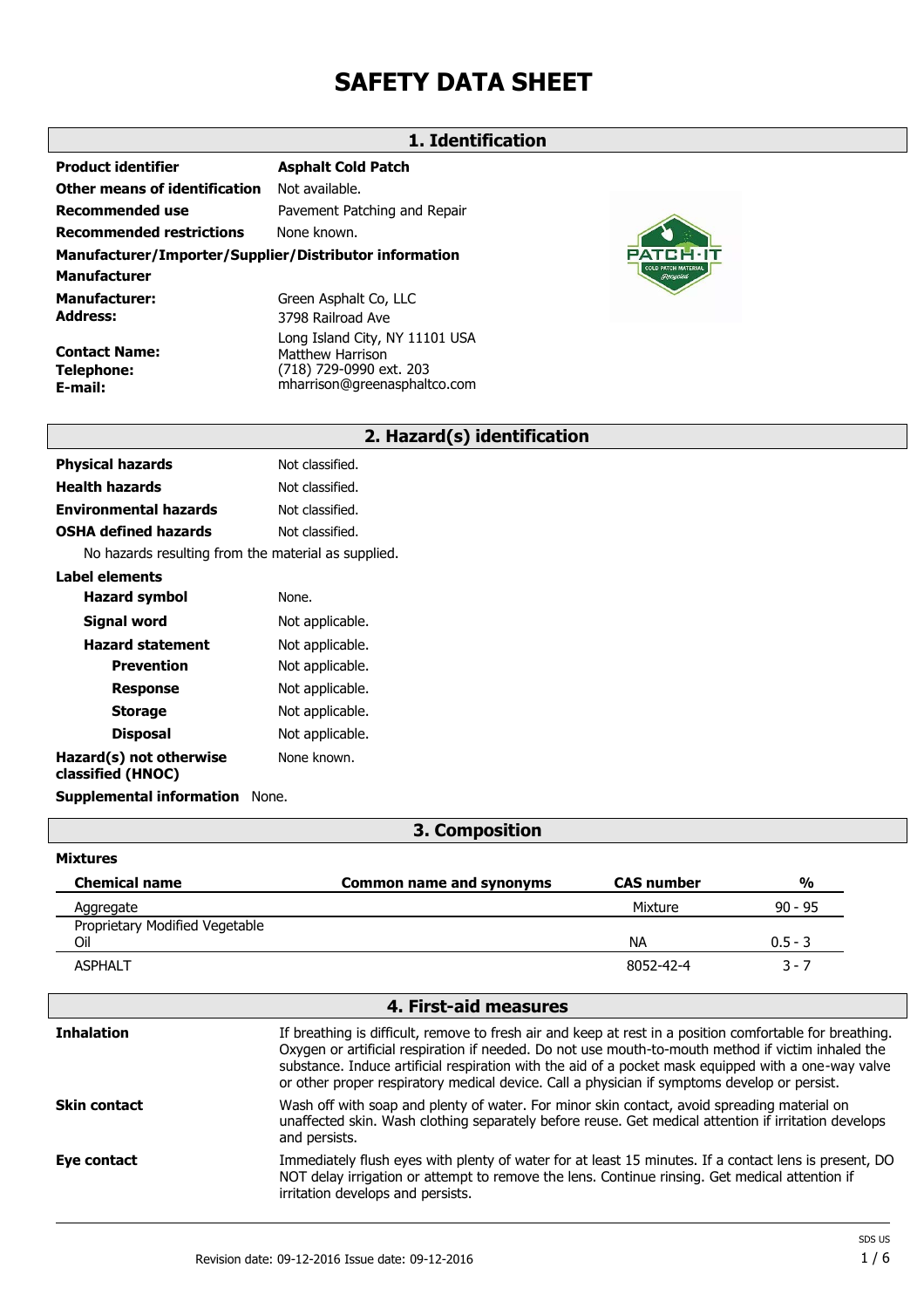| <b>Ingestion</b>                                                                    | Rinse mouth thoroughly. Do not induce vomiting without advice from poison control center. If<br>vomiting occurs, keep head low so that stomach content doesn't get into the lungs. Do not use<br>mouth-to-mouth method if victim ingested the substance. Induce artificial respiration with the aid<br>of a pocket mask equipped with a one-way valve or other proper respiratory medical device. If<br>ingestion of a large amount does occur, call a poison control center immediately. |                          |                           |
|-------------------------------------------------------------------------------------|-------------------------------------------------------------------------------------------------------------------------------------------------------------------------------------------------------------------------------------------------------------------------------------------------------------------------------------------------------------------------------------------------------------------------------------------------------------------------------------------|--------------------------|---------------------------|
| <b>Most important</b><br>symptoms/effects, acute and<br>delayed                     | Not available.                                                                                                                                                                                                                                                                                                                                                                                                                                                                            |                          |                           |
| <b>Indication of immediate</b><br>medical attention and special<br>treatment needed | In case of shortness of breath, give oxygen. Keep victim warm. Keep victim under observation.<br>Symptoms may be delayed.                                                                                                                                                                                                                                                                                                                                                                 |                          |                           |
| <b>General information</b>                                                          | IF exposed or concerned: Get medical advice/attention. In case of shortness of breath, give<br>oxygen. Keep victim warm. Keep victim under observation. Get medical attention if symptoms<br>occur. Ensure that medical personnel are aware of the material(s) involved, and take precautions to<br>protect themselves. Wash contaminated clothing before re-use.                                                                                                                         |                          |                           |
|                                                                                     | 5. Fire-fighting measures                                                                                                                                                                                                                                                                                                                                                                                                                                                                 |                          |                           |
| Suitable extinguishing media                                                        | Water. Water fog. Foam. Dry chemical powder. Carbon dioxide (CO2).                                                                                                                                                                                                                                                                                                                                                                                                                        |                          |                           |
| Unsuitable extinguishing<br>media                                                   | Do not use a solid water stream as it may scatter and spread fire.                                                                                                                                                                                                                                                                                                                                                                                                                        |                          |                           |
| <b>Specific hazards arising from</b><br>the chemical                                | Fire may produce irritating, corrosive and/or toxic gases.                                                                                                                                                                                                                                                                                                                                                                                                                                |                          |                           |
| Special protective equipment<br>and precautions for<br>firefighters                 | Firefighters must use standard protective equipment including flame retardant coat, helmet with<br>face shield, gloves, rubber boots, and in enclosed spaces, SCBA. Structural firefighter's protective<br>clothing will only provide limited protection.                                                                                                                                                                                                                                 |                          |                           |
| <b>Fire-fighting</b><br>equipment/instructions                                      | In case of fire and/or explosion do not breathe fumes. Move containers from fire area if you can do<br>so without risk. In the event of fire, cool tanks with water spray. For massive fire in cargo area, use<br>unmanned hose holder or monitor nozzles, if possible. If not, withdraw and let fire burn out. Water<br>runoff can cause environmental damage.                                                                                                                           |                          |                           |
| <b>Specific methods</b>                                                             | In the event of fire and/or explosion do not breathe fumes. In the event of fire, cool tanks with<br>water spray.                                                                                                                                                                                                                                                                                                                                                                         |                          |                           |
| 6. Accidental release measures                                                      |                                                                                                                                                                                                                                                                                                                                                                                                                                                                                           |                          |                           |
| <b>Personal precautions,</b><br>protective equipment and<br>emergency procedures    | Wear appropriate protective equipment and clothing during clean-up. Ventilate closed spaces before<br>entering them. Avoid inhalation of vapor, fumes, dust and/or mist from the spilled material.                                                                                                                                                                                                                                                                                        |                          |                           |
| <b>Methods and materials for</b><br>containment and cleaning up                     | Collect spillage. Sweep up or vacuum up spillage and collect in suitable container for disposal. Avoid<br>dust formation. Following product recovery, flush area with water. Do not allow material to<br>contaminate ground water system.                                                                                                                                                                                                                                                 |                          |                           |
| <b>Environmental precautions</b>                                                    | Avoid release to the environment. Refer to special instructions/safety data sheets. Do not<br>contaminate water.                                                                                                                                                                                                                                                                                                                                                                          |                          |                           |
|                                                                                     | 7. Handling and storage                                                                                                                                                                                                                                                                                                                                                                                                                                                                   |                          |                           |
| <b>Precautions for safe handling</b>                                                | Keep formation of airborne dusts to a minimum. Avoid breathing dust/fume/gas/mist/vapors/spray.<br>Avoid contact with skin. Avoid contact with eyes. Use personal protective equipment as required.<br>Avoid prolonged exposure. When using, do not eat, drink or smoke. Wash thoroughly after<br>handling. Avoid release to the environment. Do not empty into drains. Use appropriate container to<br>avoid environmental contamination. Do not heat above 120°F (48.8°C) when using.   |                          |                           |
| <b>Conditions for safe storage,</b><br>including any<br>incompatibilities           | The pressure in sealed containers can increase under the influence of heat. Store in a<br>well-ventilated place. Keep container tightly closed. Store in a closed container away from<br>incompatible materials. Keep away from food, drink and animal feeding stuffs.                                                                                                                                                                                                                    |                          |                           |
|                                                                                     | 8. Exposure controls/personal protection                                                                                                                                                                                                                                                                                                                                                                                                                                                  |                          |                           |
| <b>Occupational exposure limits</b>                                                 |                                                                                                                                                                                                                                                                                                                                                                                                                                                                                           |                          |                           |
| <b>US. ACGIH Threshold Limit Values</b><br><b>Components</b>                        | <b>Type</b>                                                                                                                                                                                                                                                                                                                                                                                                                                                                               | <b>Value</b>             | Form                      |
| ASPHALT (CAS 8052-42-4)<br>PROPRIETARY MODIFIED VEGETABLE<br>OIL                    | <b>TWA</b><br><b>NA</b>                                                                                                                                                                                                                                                                                                                                                                                                                                                                   | $0.5$ mg/m3<br><b>NA</b> | Inhalable fraction.<br>NА |
| <b>US. NIOSH: Pocket Guide to Chemical Hazards</b><br><b>Components</b>             | <b>Type</b>                                                                                                                                                                                                                                                                                                                                                                                                                                                                               | <b>Value</b>             | <b>Form</b>               |
| ASPHALT (CAS 8052-42-4)                                                             | Ceiling                                                                                                                                                                                                                                                                                                                                                                                                                                                                                   | $5$ mg/m $3$             | Fume.                     |
| <b>Biological limit values</b>                                                      | No biological exposure limits noted for the ingredient(s).                                                                                                                                                                                                                                                                                                                                                                                                                                |                          |                           |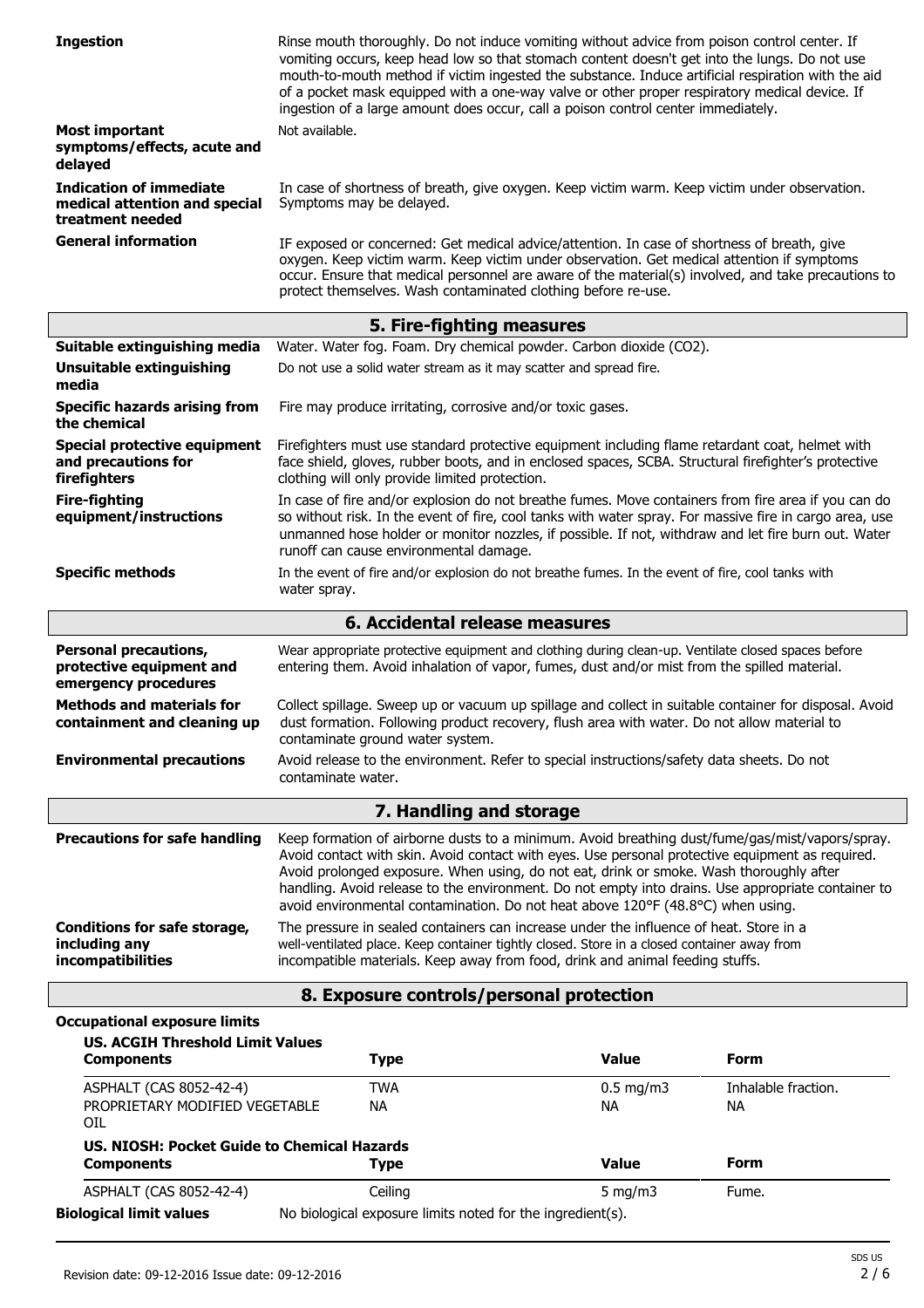**Exposure guidelines** Occupational exposure to nuisance dust (total and respirable) and respirable crystalline silica should be monitored and controlled.

| Appropriate engineering<br>controls      | Adequate ventilation should be provided so that exposure limits are not exceeded.                                                                                                                                                                           |
|------------------------------------------|-------------------------------------------------------------------------------------------------------------------------------------------------------------------------------------------------------------------------------------------------------------|
|                                          | Individual protection measures, such as personal protective equipment                                                                                                                                                                                       |
| Eye/face protection                      | Safety glasses.                                                                                                                                                                                                                                             |
| <b>Hand protection</b>                   | Wear protective gloves.                                                                                                                                                                                                                                     |
| <b>Skin protection</b>                   |                                                                                                                                                                                                                                                             |
| <b>Other</b>                             | Wear suitable gloves and eye/face protection.                                                                                                                                                                                                               |
| <b>Skin protection</b>                   |                                                                                                                                                                                                                                                             |
| <b>Respiratory protection</b>            | If engineering controls do not maintain airborne concentrations below recommended exposure<br>limits (where applicable) or to an acceptable level (in countries where exposure limits have not<br>been established), an approved respirator must be worn.   |
| <b>Thermal hazards</b>                   | Not available.                                                                                                                                                                                                                                              |
| <b>General hygiene</b><br>considerations | When using do not smoke. Avoid contact with eyes. Avoid contact with skin. Wash hands before<br>breaks and immediately after handling the product. Keep away from food and drink. Handle in<br>accordance with good industrial hygiene and safety practice. |

| 9. Physical and chemical properties                 |                                                |  |
|-----------------------------------------------------|------------------------------------------------|--|
| <b>Appearance</b>                                   | Pellets.                                       |  |
| <b>Physical state</b>                               | Solid.                                         |  |
| <b>Form</b>                                         | Solid.                                         |  |
| Color                                               | Black.                                         |  |
| Odor                                                | Hydrocarbon-like.                              |  |
| <b>Odor threshold</b>                               | Not available.                                 |  |
| рH                                                  | Not available.                                 |  |
| <b>Melting point/freezing point</b>                 | Not available.                                 |  |
| <b>Initial boiling point and</b><br>boiling range   | > 437 °F (> 225 °C)                            |  |
| <b>Flash point</b>                                  | $>$ 200.0 °F ( $>$ 93.3 °C) Cleveland Open Cup |  |
| <b>Evaporation rate</b>                             | Not available.                                 |  |
| <b>Flammability (solid, gas)</b>                    | Not available.                                 |  |
| <b>Upper/lower flammability or explosive limits</b> |                                                |  |
| Flammability limit - lower Not available.<br>(9/6)  |                                                |  |
| <b>Flammability limit -</b><br>upper $(% )$         | Not available.                                 |  |
| <b>Explosive limit - lower</b><br>(9/6)             | Not available.                                 |  |
| <b>Explosive limit - upper</b><br>(9/6)             | Not available.                                 |  |
| Vapor pressure                                      | Not available.                                 |  |
| <b>Vapor density</b>                                | Not available.                                 |  |
| <b>Relative density</b>                             | Not available.                                 |  |
| Solubility(ies)                                     |                                                |  |
| Solubility (water)                                  | Not available.                                 |  |
| <b>Partition coefficient</b><br>(n-octanol/water)   | Not available.                                 |  |
| <b>Auto-ignition temperature</b>                    | 905 °F (485 °C) estimated                      |  |
| <b>Decomposition temperature</b>                    | Not available.                                 |  |
| <b>Viscosity</b>                                    | Not available.                                 |  |
| <b>Other information</b>                            |                                                |  |
| <b>Percent volatile</b>                             | $< 2\%$                                        |  |
| <b>Specific gravity</b>                             | $2.3 - 2.7$                                    |  |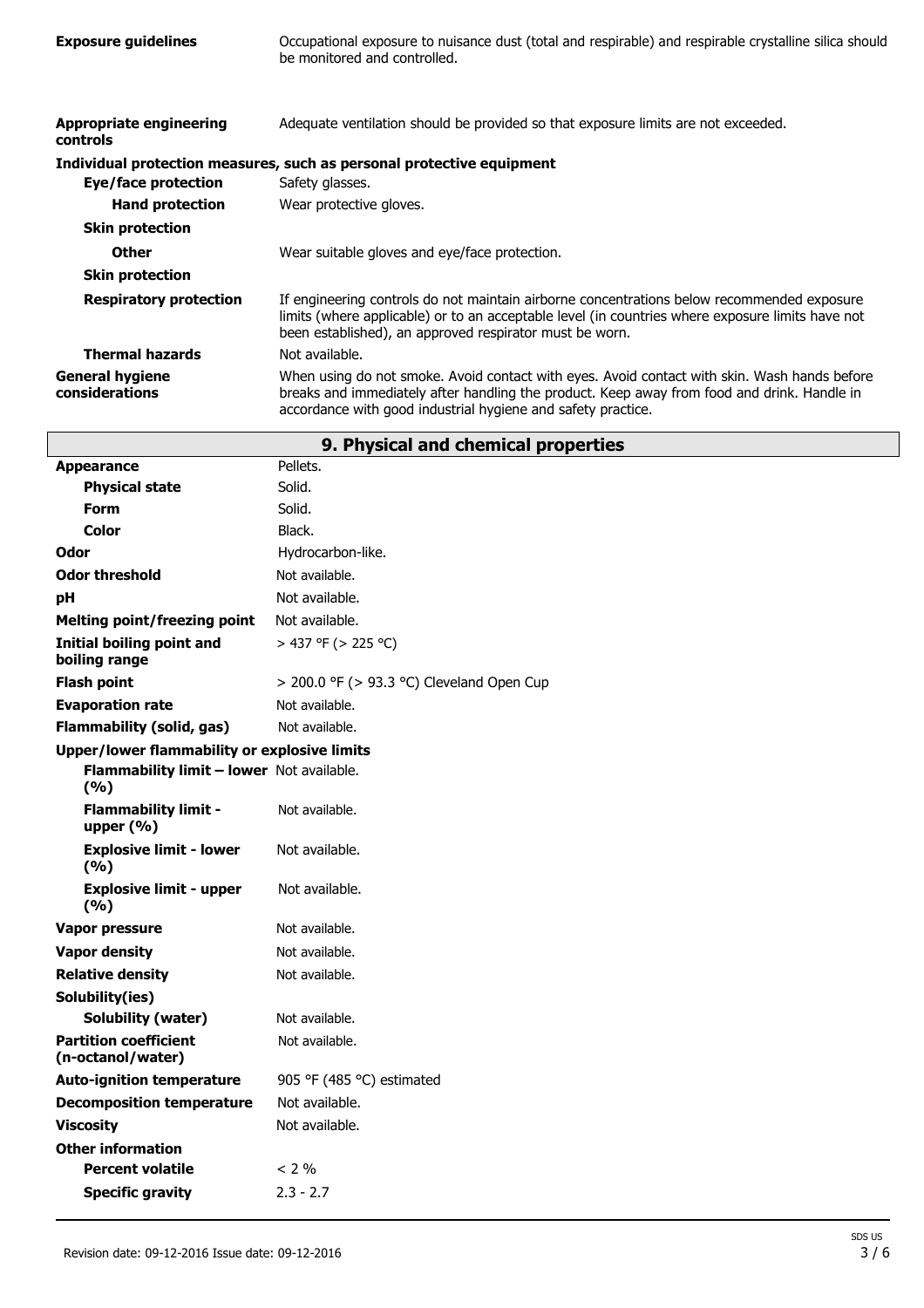# **10. Stability and reactivity**

| <b>Reactivity</b>                            | Not available.                                                                                                                                          |
|----------------------------------------------|---------------------------------------------------------------------------------------------------------------------------------------------------------|
| <b>Chemical stability</b>                    | Stable under normal temperature conditions.                                                                                                             |
| <b>Possibility of hazardous</b><br>reactions | Hazardous polymerization does not occur.                                                                                                                |
| <b>Conditions to avoid</b>                   | Heat, flames and sparks. Avoid high temperatures.                                                                                                       |
| <b>Incompatible materials</b>                | Oxidizing materials.                                                                                                                                    |
| <b>Hazardous decomposition</b><br>products   | Irritants. Upon decomposition, product emits acrid dense smoke with carbon dioxide, carbon<br>monoxide, trace oxides of nitrogen and sulfur, and water. |

## **11. Toxicological information**

#### **Information on likely routes of exposure**

| <b>Ingestion</b>                                                                   | May cause gastrointestinal discomfort if swallowed. Do not induce vomiting. Vomiting may<br>increase risk of product aspiration. However, ingestion is not likely to be a primary route of<br>occupational exposure.                                             |  |
|------------------------------------------------------------------------------------|------------------------------------------------------------------------------------------------------------------------------------------------------------------------------------------------------------------------------------------------------------------|--|
| <b>Inhalation</b>                                                                  | Vapors have a narcotic effect and may cause headache, fatigue, dizziness and nausea                                                                                                                                                                              |  |
| <b>Skin contact</b>                                                                | Molten material will produce thermal burns.                                                                                                                                                                                                                      |  |
| Eye contact                                                                        | Molten material will produce thermal burns. Harmful in contact with eyes.                                                                                                                                                                                        |  |
| Symptoms related to the<br>physical, chemical and<br>toxicological characteristics | Not available.                                                                                                                                                                                                                                                   |  |
| <b>Information on toxicological effects</b>                                        |                                                                                                                                                                                                                                                                  |  |
| <b>Acute toxicity</b>                                                              | Not available.                                                                                                                                                                                                                                                   |  |
| <b>Skin corrosion/irritation</b>                                                   | Not available.                                                                                                                                                                                                                                                   |  |
| Serious eye damage/eye<br>irritation                                               | None known.                                                                                                                                                                                                                                                      |  |
| Respiratory or skin sensitization                                                  |                                                                                                                                                                                                                                                                  |  |
| <b>Respiratory sensitization</b>                                                   | Not available.                                                                                                                                                                                                                                                   |  |
| <b>Skin sensitization</b>                                                          | None known.                                                                                                                                                                                                                                                      |  |
| <b>Germ cell mutagenicity</b>                                                      | No data available to indicate product or any components present at greater than 0.1% are<br>mutagenic or genotoxic.                                                                                                                                              |  |
| Carcinogenicity                                                                    | This product is not considered to be a carcinogen by IARC, ACGIH, NTP, or OSHA.                                                                                                                                                                                  |  |
|                                                                                    | US. OSHA Specifically Regulated Substances (29 CFR 1910.1001-1050)                                                                                                                                                                                               |  |
| Not listed.                                                                        |                                                                                                                                                                                                                                                                  |  |
| <b>Reproductive toxicity</b>                                                       | Not classified.                                                                                                                                                                                                                                                  |  |
| <b>Specific target organ toxicity</b><br>- single exposure                         | Not available.                                                                                                                                                                                                                                                   |  |
| <b>Specific target organ toxicity</b><br>- repeated exposure                       | Not available.                                                                                                                                                                                                                                                   |  |
| <b>Aspiration hazard</b>                                                           | Not available.                                                                                                                                                                                                                                                   |  |
| <b>Chronic effects</b>                                                             | Hazardous by OSHA criteria. Prolonged inhalation may be harmful. Repeated absorption may cause<br>disorder of central nervous system, liver, kidneys and blood. Prolonged exposure may cause chronic<br>effects. Not expected to be hazardous by WHMIS criteria. |  |
| <b>Further information</b>                                                         | Symptoms may be delayed. This product has no known adverse effect on human health                                                                                                                                                                                |  |
| 12. Ecological information                                                         |                                                                                                                                                                                                                                                                  |  |
| <b>Ecotoxicity</b>                                                                 | This product has no known eco-toxicological effects.                                                                                                                                                                                                             |  |
| <b>Persistence and degradability</b>                                               | Not available.                                                                                                                                                                                                                                                   |  |
| <b>Bioaccumulative potential</b>                                                   | Not available.                                                                                                                                                                                                                                                   |  |
| <b>Mobility in soil</b>                                                            | Not available.                                                                                                                                                                                                                                                   |  |
| <b>Other adverse effects</b>                                                       | Not available.                                                                                                                                                                                                                                                   |  |
|                                                                                    | 13. Disposal considerations                                                                                                                                                                                                                                      |  |
| <b>Disposal instructions</b>                                                       | Dispose of contents/container in accordance with local/regional/national/international regulations.<br>When this product as supplied is to be discarded as waste, it does not meet the definition of a<br>RCRA waste under 40 CFR 261.                           |  |
| <b>Hazardous waste code</b>                                                        | Not regulated.                                                                                                                                                                                                                                                   |  |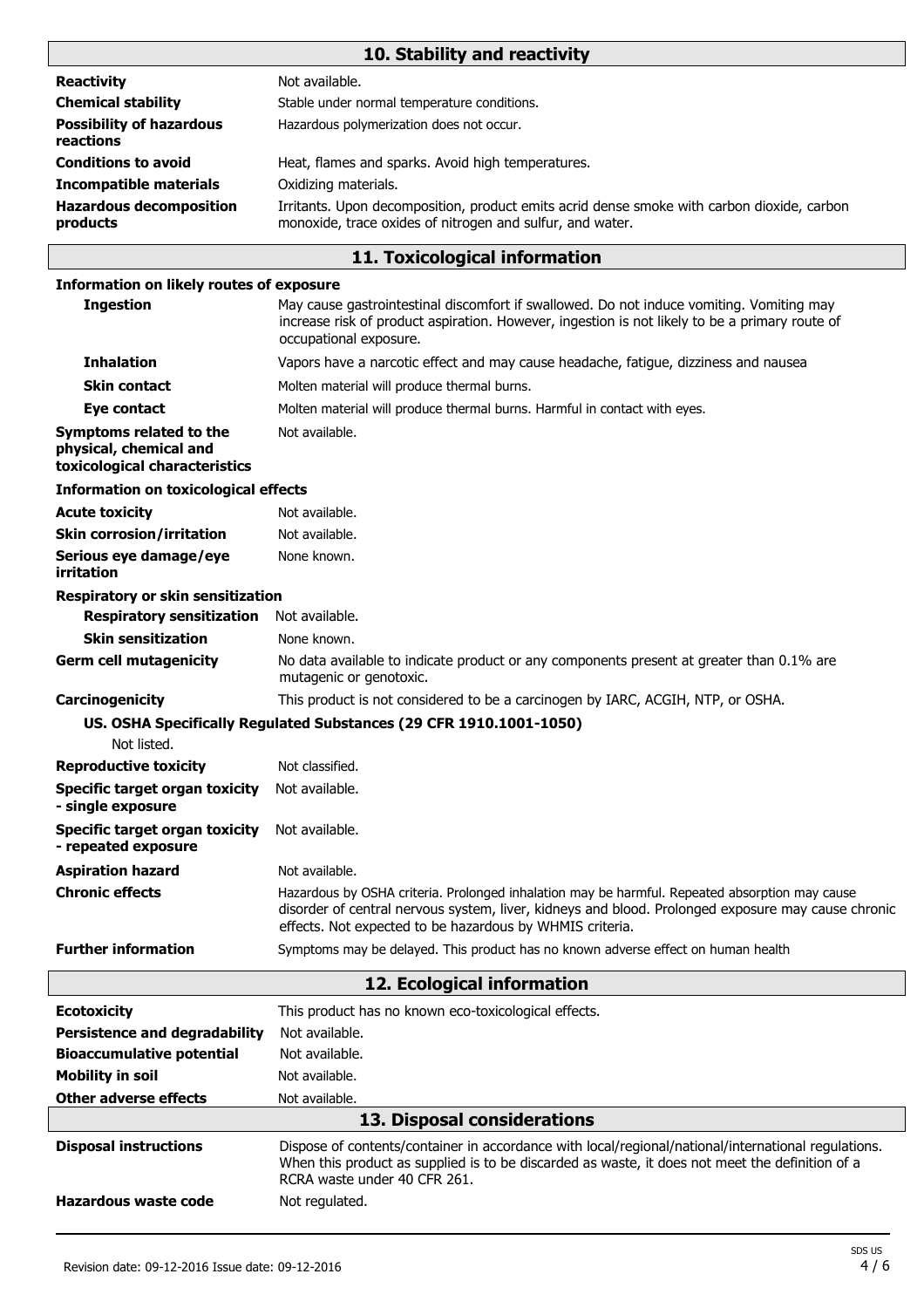#### **14. Transport information**

#### **DOT**

Not regulated as dangerous goods.

#### **IATA**

Not regulated as dangerous goods.

#### **IMDG**

Not regulated as dangerous goods.

#### **Transport in bulk according to** Not available. **Annex II of MARPOL 73/78 and the IBC Code**

| 15. Regulatory information                            |                                                                                                                                   |  |
|-------------------------------------------------------|-----------------------------------------------------------------------------------------------------------------------------------|--|
| <b>US federal regulations</b>                         | This product is not known to be a "Hazardous Chemical" as defined by the OSHA Hazard<br>Communication Standard, 29 CFR 1910.1200. |  |
|                                                       | TSCA Section 12(b) Export Notification (40 CFR 707, Subpt. D)                                                                     |  |
| Not regulated.                                        |                                                                                                                                   |  |
| <b>CERCLA Hazardous Substance List (40 CFR 302.4)</b> |                                                                                                                                   |  |
| Not listed.                                           | US. OSHA Specifically Regulated Substances (29 CFR 1910.1001-1050)                                                                |  |
| Not listed.                                           |                                                                                                                                   |  |
|                                                       | <b>Superfund Amendments and Reauthorization Act of 1986 (SARA)</b>                                                                |  |
| <b>Hazard categories</b>                              | Immediate Hazard - No                                                                                                             |  |
|                                                       | Delayed Hazard - No                                                                                                               |  |
|                                                       | Fire Hazard - No                                                                                                                  |  |
|                                                       | Pressure Hazard - No<br>Reactivity Hazard - No                                                                                    |  |
| <b>SARA 302 Extremely hazardous substance</b>         |                                                                                                                                   |  |
| Not listed.                                           |                                                                                                                                   |  |
| <b>SARA 311/312</b>                                   | No                                                                                                                                |  |
| <b>Hazardous chemical</b>                             |                                                                                                                                   |  |
| <b>SARA 313 (TRI reporting)</b><br>Not regulated.     |                                                                                                                                   |  |
| <b>Other federal regulations</b>                      |                                                                                                                                   |  |
|                                                       | Clean Air Act (CAA) Section 112 Hazardous Air Pollutants (HAPs) List                                                              |  |
| Not regulated.                                        | Clean Air Act (CAA) Section 112(r) Accidental Release Prevention (40 CFR 68.130)                                                  |  |
| Not regulated.                                        |                                                                                                                                   |  |
| <b>Safe Drinking Water Act</b><br>(SDWA)              | Not regulated.                                                                                                                    |  |
| <b>US state regulations</b>                           | WARNING: This product contains a chemical known to the State of California to cause cancer.                                       |  |
| <b>US. Massachusetts RTK - Substance List</b>         |                                                                                                                                   |  |
| ASPHALT (CAS 8052-42-4)                               |                                                                                                                                   |  |
|                                                       | US. New Jersey Worker and Community Right-to-Know Act                                                                             |  |
| Not regulated.                                        |                                                                                                                                   |  |
|                                                       | US. Pennsylvania RTK - Hazardous Substances                                                                                       |  |
| ASPHALT (CAS 8052-42-4)                               |                                                                                                                                   |  |
| <b>US. Rhode Island RTK</b>                           |                                                                                                                                   |  |
| Not regulated.                                        |                                                                                                                                   |  |
| <b>US. California Proposition 65</b>                  |                                                                                                                                   |  |
|                                                       | US - California Proposition 65 - CRT: Listed date/Carcinogenic substance                                                          |  |
| ASPHALT (CAS 8052-42-4)                               | Listed: January 1, 1990                                                                                                           |  |